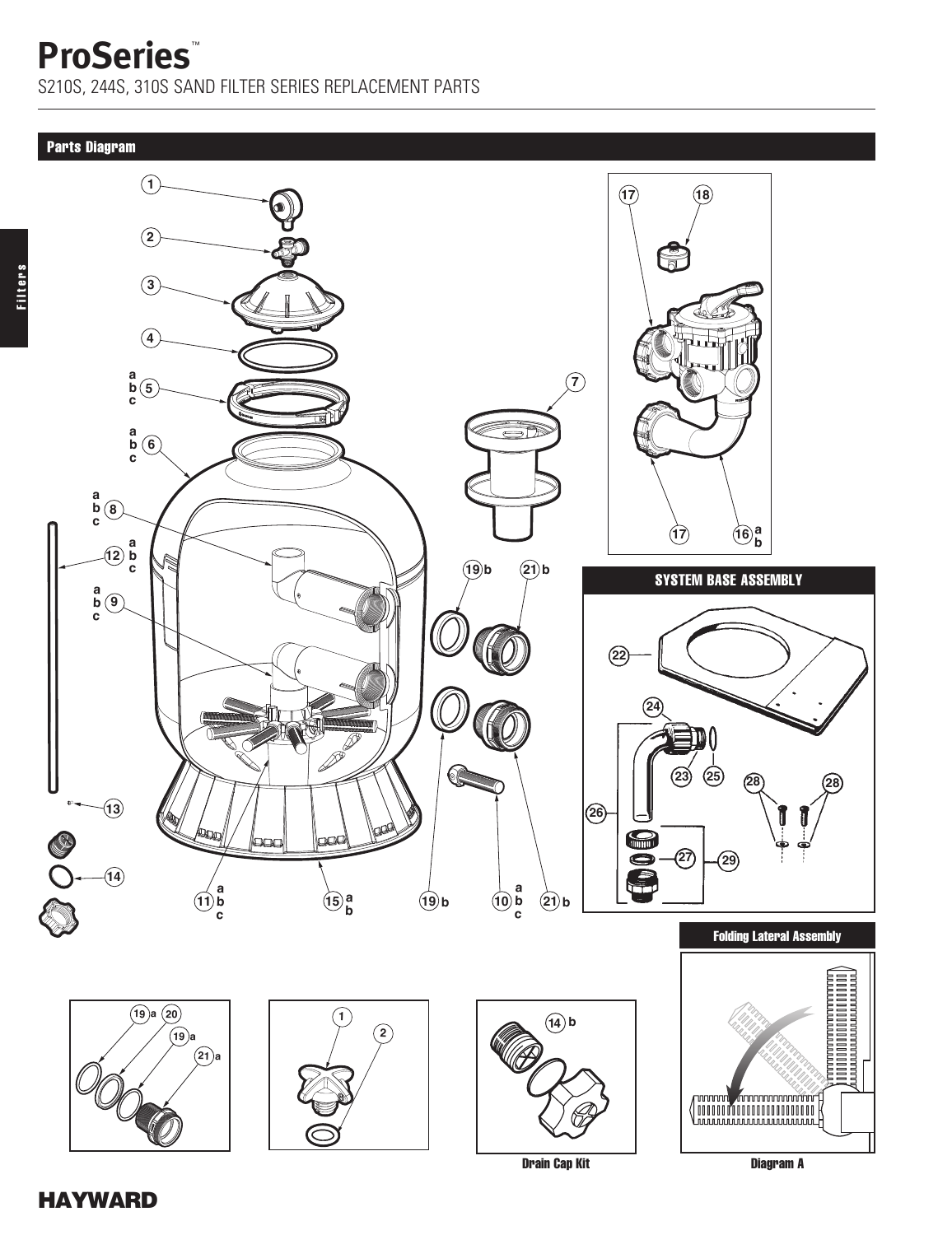**ProSeries**™ S210S, S244S, S310S SAND FILTER SERIES REPLACEMENT PARTS

| <b>Parts Listing</b>         |                 |                                                                        |                |              |
|------------------------------|-----------------|------------------------------------------------------------------------|----------------|--------------|
| Ref. No.                     | Part No.        | Description                                                            | Ctn Qty.       | No. Req'd    |
| 1                            | <b>SX200G</b>   | Manual Air Relief                                                      | 10             |              |
| 2                            | SX200Z5         | 0-Ring                                                                 | 50             |              |
| 3                            | SX244K          | <b>Top Closure Dome</b>                                                | 5              |              |
| 4                            | GMX600F         | Tank O-Ring                                                            | 100            | 1            |
| 5a                           | GMX600NM        | Flange Clamp (S210S, S244S)                                            | 20             |              |
| 5b                           | <b>SX310N</b>   | Flange Clamp (S310S)                                                   | $\mathbf 5$    | $\mathbf{1}$ |
| 6a                           | SX210AA2FW      | S210S Filter Tank with Drain Cap and Base                              |                | 1            |
| 6b                           | SX244AA2FW      | S244S Filter Tank with Drain Cap and Base                              |                |              |
| 6c                           | SX310AA2FW      | S310S Filter Tank with Drain Cap and Base                              |                |              |
| 7                            | <b>SX244G</b>   | <b>Top Diffuser Assembly</b>                                           | 5              | $\mathbf{1}$ |
| 8a                           | SX210CD1FW      | Top Elbow Assembly, S210S                                              |                |              |
| 8b                           | SX244CD1FW      | Top Elbow Assembly, S244S                                              | $\overline{2}$ |              |
| 8c                           | SX310CD2FW      | Top Elbow Assembly, S310S                                              | $\overline{2}$ | 1            |
| 9a                           | SX210CD2FW      | Bottom Elbow Assembly, S210S                                           | 5              |              |
| 9b                           | SX244CD2FW      | Bottom Elbow Assembly, S244S                                           | $\overline{2}$ |              |
| 9c                           | SX310CD2FW      | Bottom Elbow Assembly, S310S                                           | $\overline{2}$ | $\mathbf{1}$ |
| 10a                          | SX200QNPAK10    | S210S Pivot/Ball Lateral (Set of 10)                                   | 10             |              |
| 10 <sub>b</sub>              | SX240DNPAK10    | S244S Pivot/Ball Lateral (Set of 10)                                   | $10$           |              |
| 10 <sub>c</sub>              | SX310HNPAK10    | S310S Pivot/Ball Lateral (Set of 10)                                   | 10             | 1            |
| 11a                          | SX242MA         | Folding Umbrella Lateral Holder Assembly (S210S, 1997- ) See Diagram A |                |              |
| 11 <sub>b</sub>              | SX242MA1        | Folding Umbrella Lateral Holder Assembly (S244S, 1999- ) See Diagram A |                |              |
| 11c                          | SX242MA2        | Folding Umbrella Lateral Holder Assembly (S310S, 1999- ) See Diagram A | 1              | $\mathbf{1}$ |
| 12a                          | CX3000Z2        | Plastic Air Tube (S210S)                                               | 50             |              |
| 12 <sub>b</sub>              | CX1100Z4        | Plastic Air Tube (S244S)                                               | 10             |              |
| 12c                          | SX200Z1         | Plastic Air Tube (S310S)                                               | 1              | 1            |
| 13                           | SX200Z2         | Air Tube Lock Screw                                                    | 10             |              |
| 14a                          | SX180HG         | Drain Cap Kit (2005 and Prior)                                         | 25             |              |
|                              | SX200H          | Bottom Drain Screen (2005 and Prior)                                   | 10             | $\mathbf{1}$ |
| 14b                          | SX180LA         | Drain Cap Kit (See Diagram)                                            | 25             |              |
| 15a                          | <b>SX200J</b>   | Filter Support Stand (S210S, S244S)                                    |                |              |
| 15 <sub>b</sub>              | <b>SX310J</b>   | Filter Support Stand (S310S)                                           |                | 1            |
| 16a                          | SP0710X62       | Vari-Flo Valve Assembly - 1 1/2" FIP                                   |                |              |
| 16 <sub>b</sub>              | SP0715X62       | Vari-Flo Valve Assembly - 2" FIP                                       |                |              |
| 17                           | SX200Z4PAK2     | Valve/Union 0-Ring (Set of 2)                                          | 25             |              |
| 18                           | ECX270861       | Pressure Gauge                                                         | 50             |              |
| 19a                          | SX360Z1         | 0-Ring                                                                 | 25             | 4            |
| 19 <sub>b</sub>              | SX244Z1         | Square Seal                                                            |                | 2            |
| 20                           | SX360E          | O-Ring Spacer (after 1995)                                             | 10             |              |
| 21a                          | SX244P          | Bulkhead Fitting (after 1996) - Replaced by SX244PX                    | 10             | 2            |
| 21 <sub>b</sub>              | SX244PX         | <b>Bulkhead Fitting with Seal</b>                                      | 10             | 2            |
| <b>S200PAK 3 System Base</b> |                 |                                                                        |                |              |
| 22                           | ECX1291         | Standard Pump/Filter Mounting Base                                     | $\sqrt{2}$     | 1            |
| 23                           | <b>SPX1480A</b> | Union Ball End                                                         | 10             |              |
| 24                           | <b>SPX1480C</b> | <b>Union Nut</b>                                                       | 10             |              |
| 25                           | SPX1425Z6       | 0-Ring                                                                 | 25             |              |
| 26                           | SPX1485B3       | Union Elbow with Compression Assembly                                  | 10             | 1            |
| 27                           | SPX1485G        | <b>Compression Gasket</b>                                              |                |              |
| 28                           | ECX1161Z2       | Mounting Screw Set with Washers                                        | 10             | 2            |
| 29                           | SPX1485DA       | Compression Fitting with Gasket                                        | 25             | 1            |
|                              |                 |                                                                        |                |              |

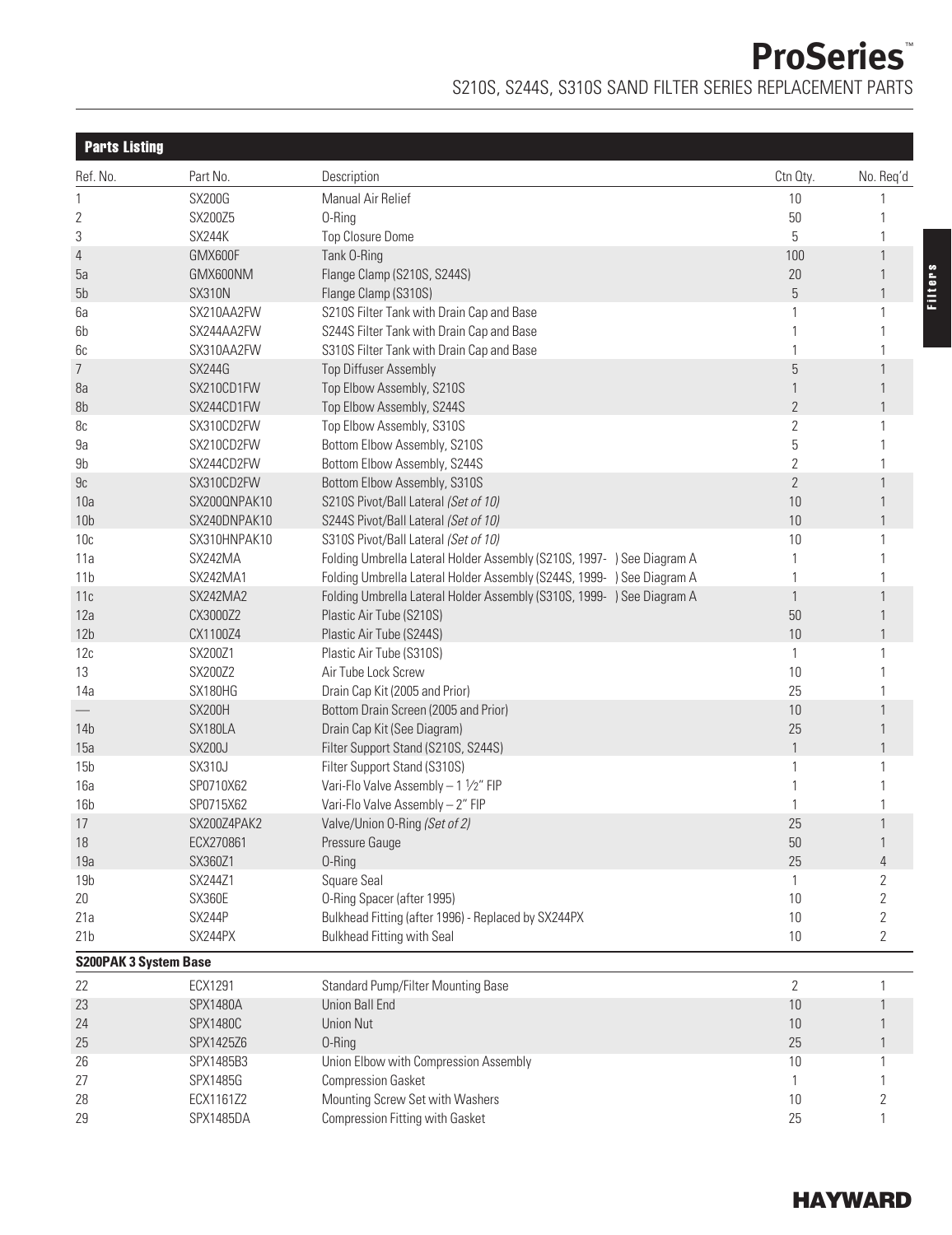Filters

S270T2, S310T2, S360T2 SAND FILTER SERIES REPLACEMENT PARTS

### Parts Diagram and Parts Listing



| Ref. No.       | Part No.      | Description                                                | Ctn. Qty. | No. Reg'd |
|----------------|---------------|------------------------------------------------------------|-----------|-----------|
|                | SP071621      | Vari-Flo Control Valve - 2"                                |           |           |
|                | ECX271261     | Pressure Gauge Back Mount                                  | 20        |           |
|                | GMX600F       | Tank O-Ring                                                | 100       |           |
|                | GMX600NM      | Flange Clamp                                               | 20        |           |
| 5a             | SX270AA1      | Filter Tank With Skirt, Drain and Lateral Assembly (S270T) |           |           |
| 5 <sub>b</sub> | SX310AA1      | Filter Tank With Skirt, Drain and Lateral Assembly (S310T) |           |           |
| 5c             | SX360AA2      | Filter Tank With Skirt, Drain and Lateral Assembly (S360T) |           |           |
| 6a             | SX270DA2X     | Folding Lateral Assembly with Center Pipe (S270T2)         |           |           |
| 6b             | SX310DA2      | Folding Lateral Assembly with Center Pipe (S310T)          |           |           |
| 6c             | SX360DA       | Folding Lateral Assembly with Center Pipe (S360T)          |           |           |
| 7a             | SX240DNPAK10  | S270T Pivot/Ball Lateral (Set of 10)                       |           |           |
| 7b             | SX310HAPAK10  | S310T & S360T Threaded Lateral (Set of 10)                 | 10        |           |
| 7c             | SX310HNPAK10  | S310T & S360T Pivot/Ball Lateral (Set of 10)               | 10        |           |
| 8a             | SX180HG       | Drain Cap (2005 and Prior)                                 | 25        |           |
| 8b             | SX180LA       | Drain Cap Kit (see Diagram)                                | 25        |           |
|                | SX200H        | Bottom Drain Screen (2005 and Prior)                       | 10        |           |
| 9a             | <b>SX200J</b> | Filter Support Stand (S270T)                               |           |           |
| 9b             | <b>SX310J</b> | Filter Support Stand (S310T, S360T)                        |           |           |
| 10             | <b>SX202S</b> | Sand Shield                                                | 25        |           |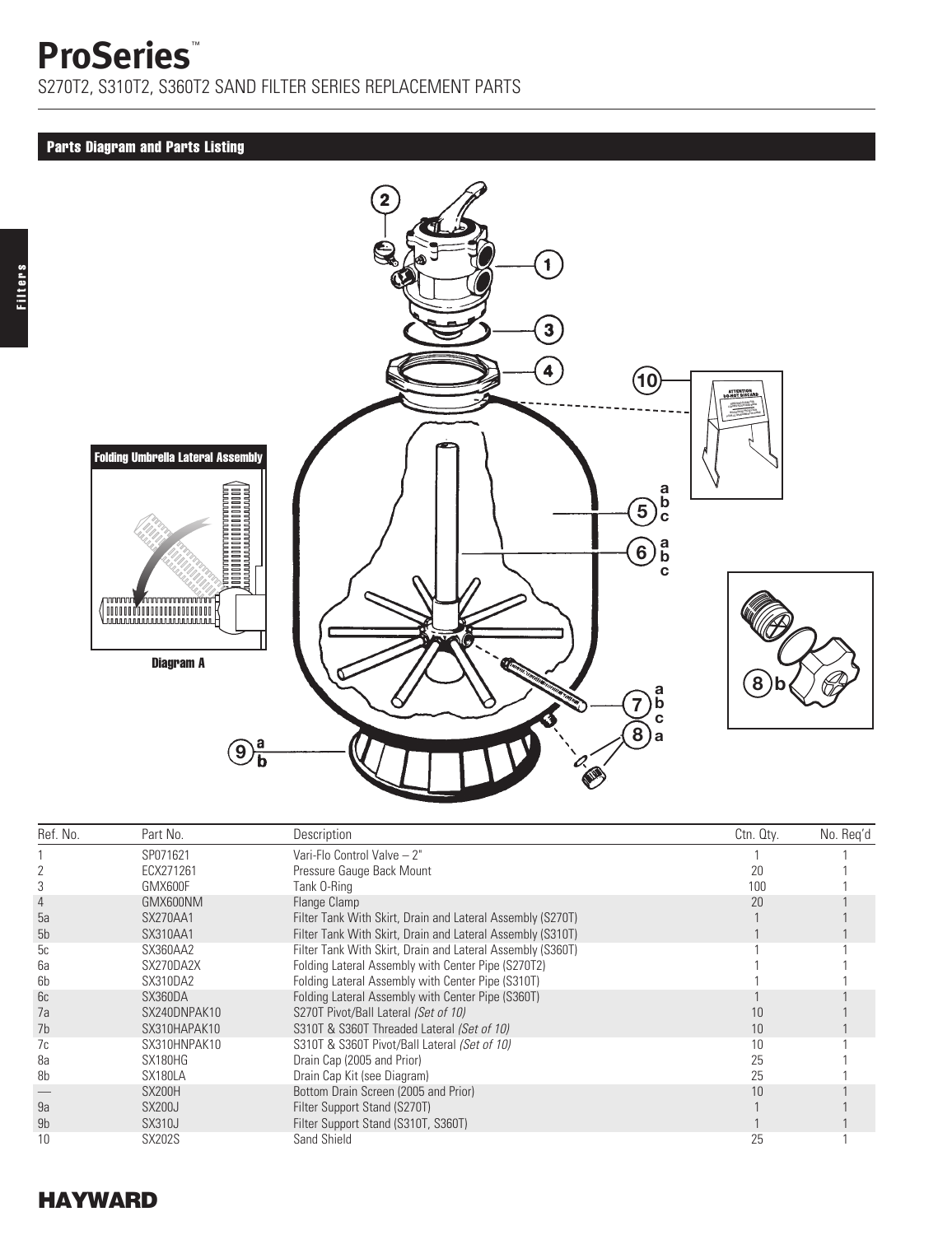# **ProSeries**™ S140T, S144T SAND FILTER SERIES REPLACEMENT PARTS

## Parts Diagram and Parts Listing



| Ref. No.        | Part No.        | Description                                                                            | Ctn. Qty. | No. Reg'd |
|-----------------|-----------------|----------------------------------------------------------------------------------------|-----------|-----------|
|                 | SP0714T*        | Vari-Flo Control Valve 7-position (S144T)                                              |           |           |
| 2a              | GMX400F         | Valve/Tank O-Ring (S140T)                                                              | 10        |           |
| 2 <sub>b</sub>  | GMX600F         | Valve/Tank O-Ring (S144T)                                                              | 100       |           |
| 3a              | GMX400K         | Flange Clamp - Valve - Tank (S140T)                                                    | 20        |           |
| 3 <sub>b</sub>  | GMX600NM        | Flange Clamp - Valve - Tank (S144T)                                                    | 20        |           |
| 4               | ECX270861       | Pressure Gauge                                                                         | 50        |           |
| 5               | <b>SX202S</b>   | Sand Shield - 2004 Corrugated Design                                                   | 25        |           |
| 6               | SX144DA         | Folding Lateral Assembly with Center Pipe (S144T) (1997 and after)                     |           |           |
| 7               | SX144AA1        | Filter Tank with Skirt, Lateral Assembly, Drain (S144T)                                |           |           |
| 8               | SX200SNPAK10    | Pivot/Ball Lateral (Set of 10)                                                         | 10        |           |
| 9a              | SX180HG         | Drain Cap Kit (2005 and Prior)                                                         | 25        |           |
| 9b              | SX180LA         | Drain Cap Assembly, Gasket, Screen                                                     | 25        |           |
|                 | SX200H          | Bottom Drain Screen (2005 and prior)                                                   | 10        |           |
| 10              | <b>SX164B</b>   | Filter Support Stand (Skirt)                                                           |           |           |
| 11              | <b>SX164C</b>   | Pump Base                                                                              |           |           |
| 12              | <b>ECX1108A</b> | $\frac{5}{16}$ x $\frac{3}{4}$ Mounting Screw and $\frac{5}{16}$ Washer (2) Kit        | 10        |           |
| 13              | ECX1109         | 5/16" Washer                                                                           | 10        |           |
| ★               | <b>ECX1108A</b> | $5/16$ " x $3/4$ " Mounting Screws (2) and $5/16$ " Washers (2) Kit (Includes 12 & 13) | 10        |           |
| 14a             | GMX142Z15       | $1\frac{1}{4}$ Hose - Ribbed (S140T)                                                   |           |           |
| 14b             | SX144Z1         | $1\frac{1}{2}$ Hose - Ribbed (S144T)                                                   | 5         |           |
| 15a             | SPX1091Z7PAK2   | 1 1/2"/1 1/4" Hose Adapter (Set of 2)                                                  | 25        |           |
| 15 <sub>b</sub> | SPX1091Z4       | 1 1/2" Straight Hose Adapter (S144T)                                                   | 25        |           |
| 16              | SPX1091Z6       | Hose Clamp                                                                             | 50        |           |
| 17              | SPX0710MA       | Sight Glass for SP0714T Valve                                                          | 50        |           |

**NOTE:** \*SP0714T Vari-Flo Control Valve used as replacement for GM600 Valve.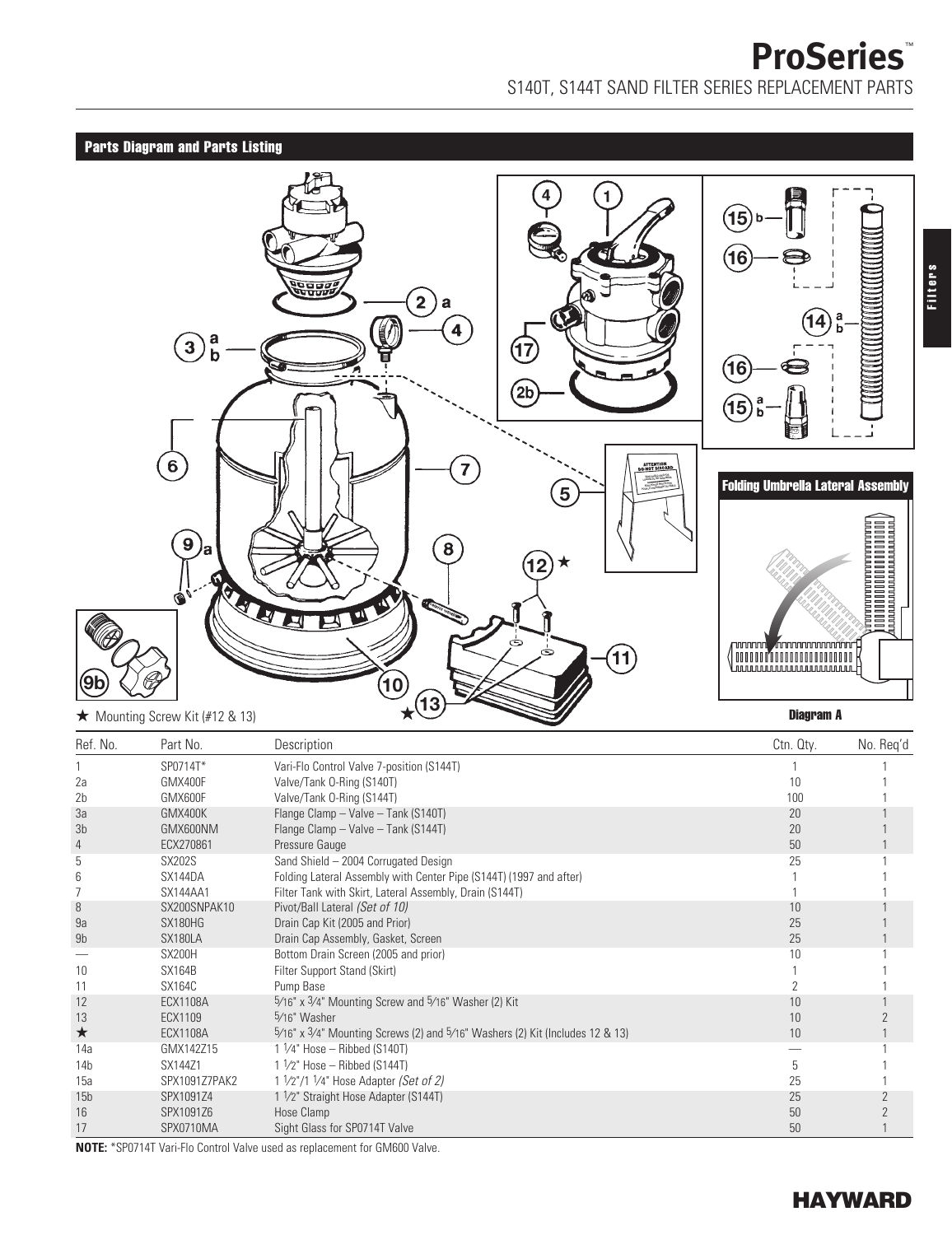S180T, 210T, 220T, 220T2, 230T, 244T, 244T2, S270T SAND FILTER SERIES REPLACEMENT PARTS

### Parts Diagram



Diagram A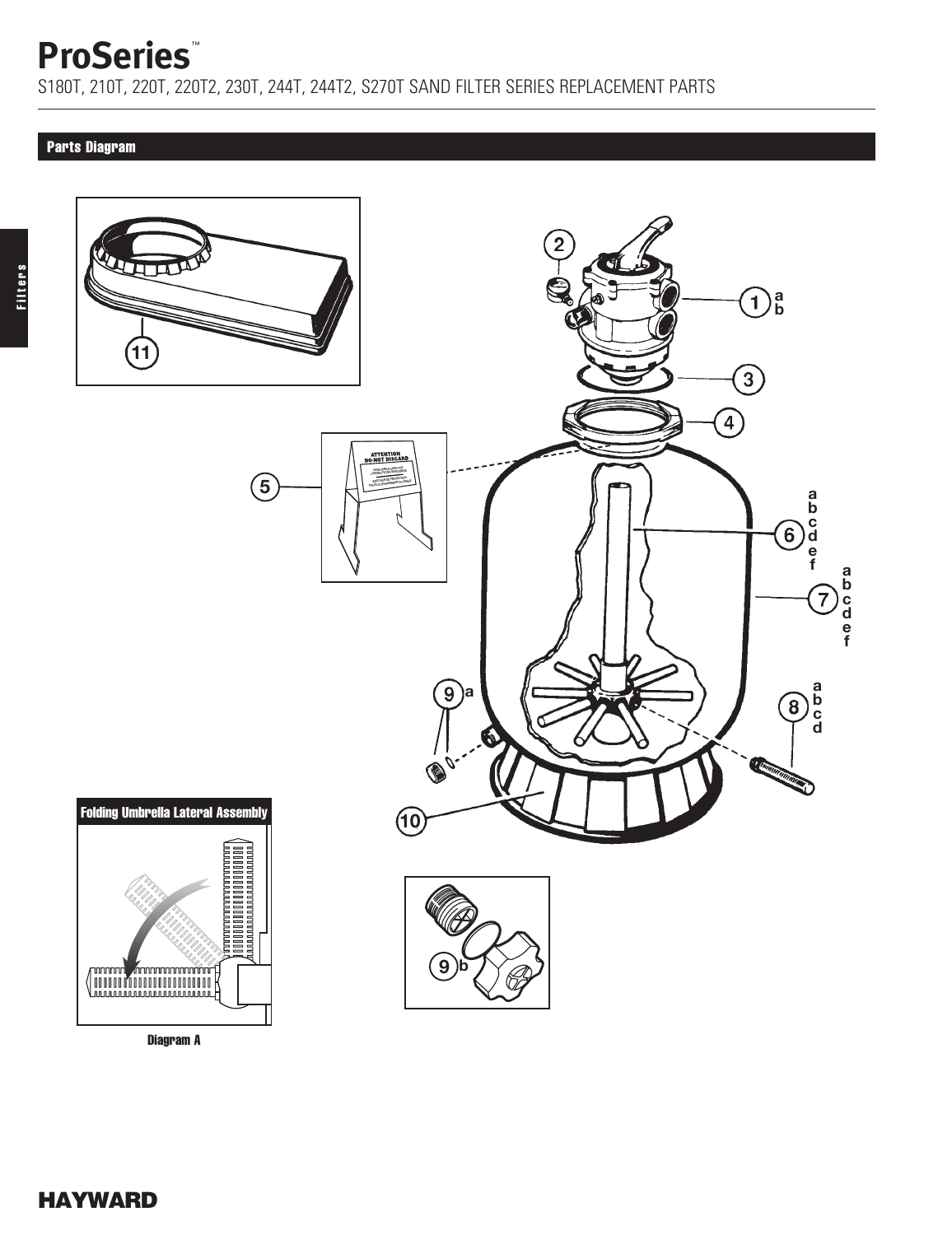## S180T, S210T, S220T, S220T2, S230T, S244T, S244T2, S270T SAND FILTER SERIES REPLACEMENT PARTS

| <b>Parts Listing</b> |               |                                                                   |           |           |  |
|----------------------|---------------|-------------------------------------------------------------------|-----------|-----------|--|
| Ref. No.             | Part No.      | Description                                                       | Ctn. Qty. | No. Req'd |  |
| 1a                   | SP0714T       | Vari-Flo XL Control Valve - 1 1/2"                                |           |           |  |
| 1 <sub>b</sub>       | SP071620T     | Vari-Flo XL Control Valve - 2"                                    |           |           |  |
| 2                    | ECX270861     | Pressure Gauge                                                    | 50        |           |  |
| 3                    | GMX600F       | Valve/Tank 0-Ring                                                 | 100       |           |  |
| 4                    | GMX600NM      | Flange Clamp                                                      | 20        |           |  |
| 5                    | <b>SX202S</b> | Sand Shield - 2004 Corrugated Design                              | 25        |           |  |
| 6a                   | SX180DA       | Folding Lateral Assembly with Center Pipe (S180T) (1997- )        |           |           |  |
| 6b                   | SX210DA       | Folding Lateral Assembly with Center Pipe (S210T) (1997- )        |           |           |  |
| 6c                   | SX220DA       | Folding Lateral Assembly with Center Pipe (S220T) (1997- )        |           |           |  |
| 6d                   | SX230DA       | Folding Lateral Assembly with Center Pipe (S230T) (2003- )        |           |           |  |
| 6e                   | SX244DA       | Folding Lateral Assembly with Center Pipe (S244T, S270T) (1997- ) |           |           |  |
| 6f                   | SX244DA2X     | Folding Lateral Assembly with Center Pipe (S244T2)                |           |           |  |
| 7a                   | SX180AA2      | Filter Tank with Skirt, Drain, Lateral Assembly (S180T)           |           |           |  |
| 7b                   | SX210AA1      | Filter Tank with Skirt, Drain, Lateral Assembly (S210T)           |           |           |  |
| 7c                   | SX220AA1      | Filter Tank with Skirt, Drain, Lateral Assembly (S220T)           |           |           |  |
| 7d                   | SX230AA1      | Filter Tank with Skirt, Drain (S230T)                             |           |           |  |
| 7e                   | SX244AA1      | Filter Tank with Skirt, Drain, Lateral Assembly (S244T)           |           |           |  |
| 7f                   | SX270AA1      | Filter Tank with Skirt, Lateral Assembly (S270T)                  |           |           |  |
| 8a                   | SX200QPAK10   | S180T Threaded Lateral (Set of 10)                                | 10        |           |  |
| 8b                   | SX240DPAK10   | S210T, S220T, S230T, S244T Threaded Lateral (Set of 10)           | 10        |           |  |
| 8c                   | SX200QNPAK10  | S180T Pivot/Ball Lateral (Set of 10)                              | 10        |           |  |
| 8d                   | SX240DNPAK10  | S210T, S220T, S230T, S244T Pivot/Ball Lateral (Set of 10)         | 10        |           |  |
| 9a                   | SX180HG       | Drain Cap Kit (2005 and Prior)                                    | 25        |           |  |
| 9b                   | SX180LA       | Drain Cap Assembly - Cap, Gasket, Screen                          | 25        |           |  |
|                      | SX200H        | Bottom Drain Screen (2005 and Prior)                              | 10        |           |  |
| 10                   | <b>SX200J</b> | Filter Support Stand (Skirt)                                      |           |           |  |
| 11                   | <b>SX180K</b> | System Base - S180T Systems                                       |           |           |  |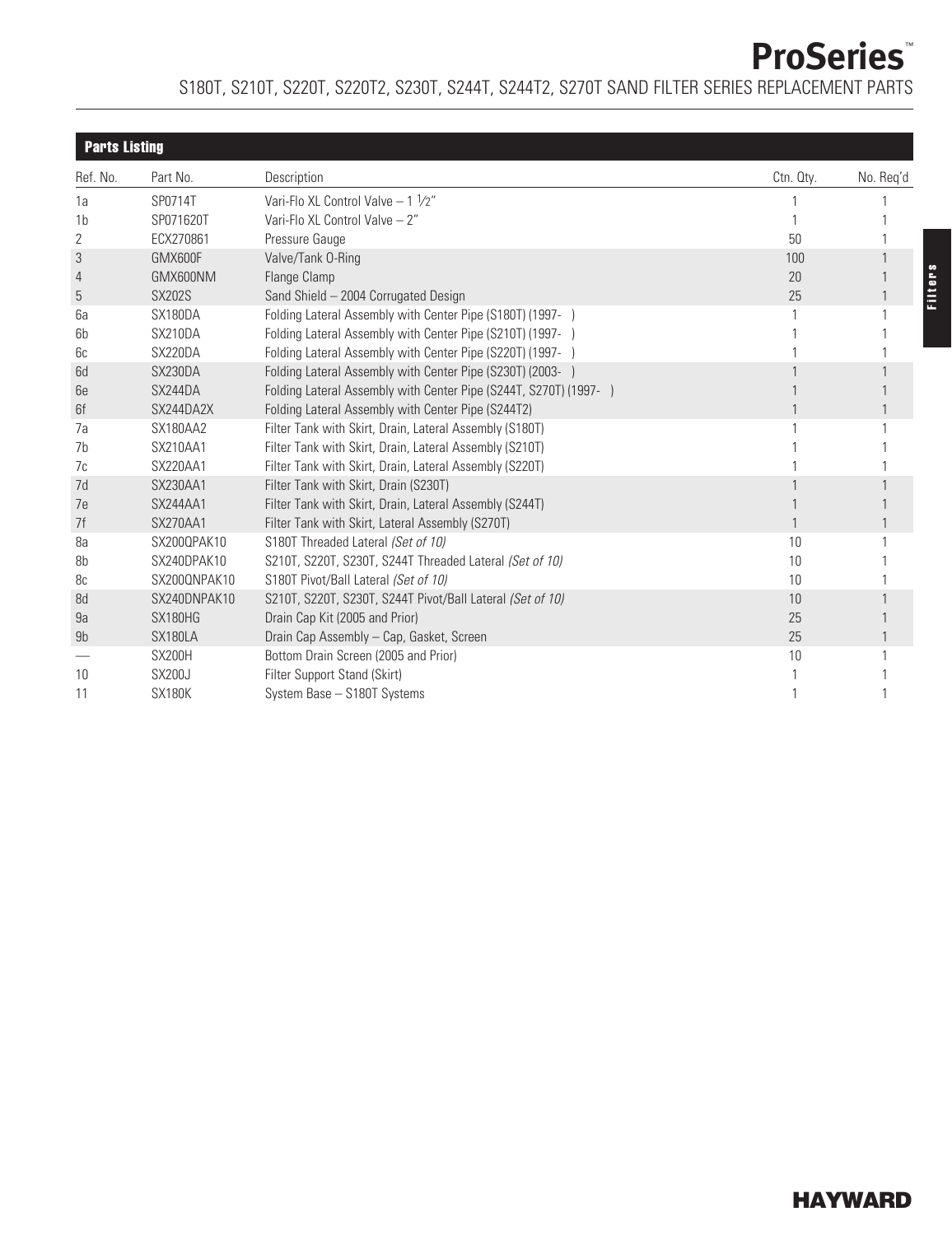S164T, S166T SAND FILTER SERIES REPLACEMENT PARTS

#### Parts Diagram



 $\bigstar$  Mounting Screw Kit (#12 & 13)



Diagram A